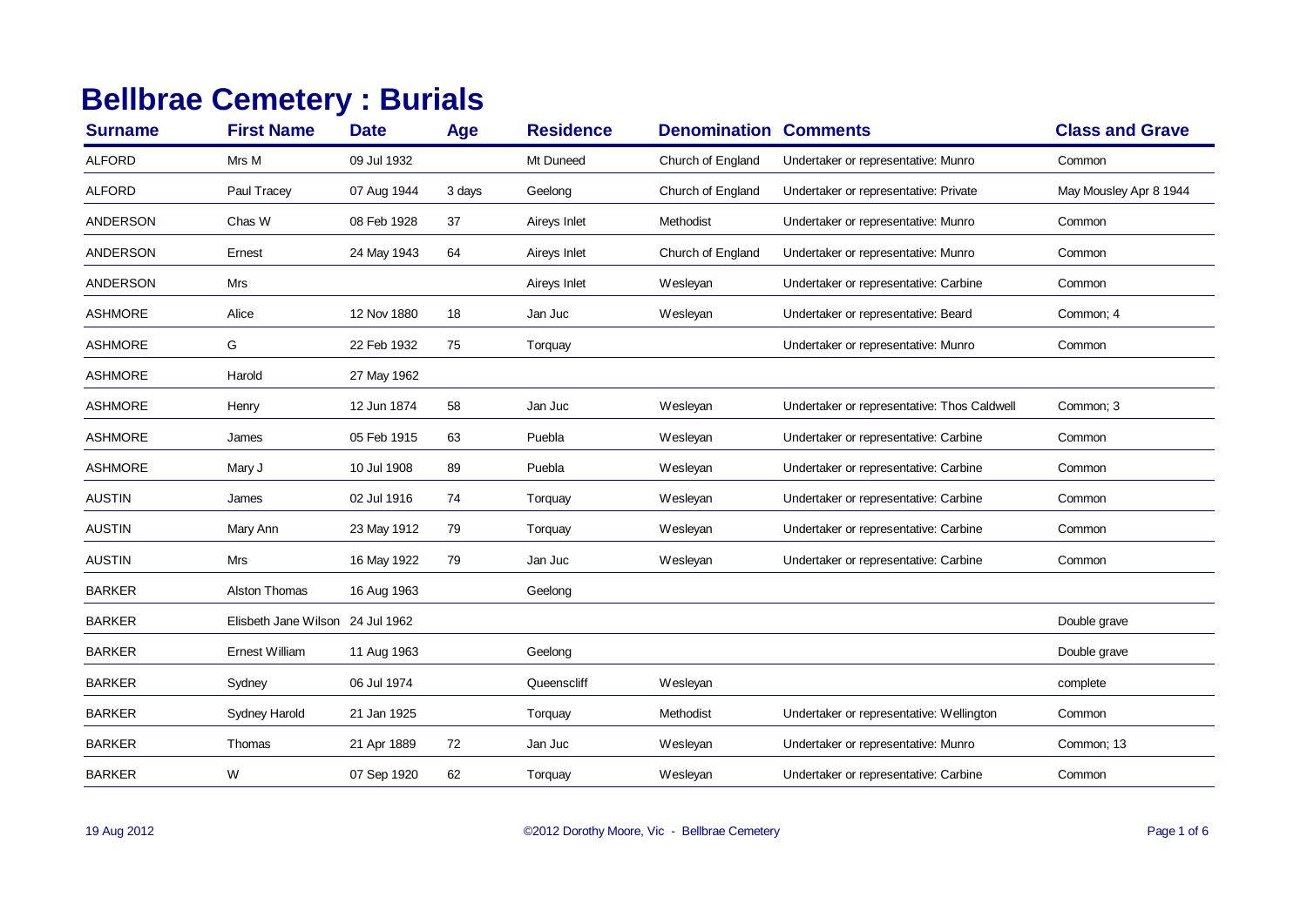| <b>Surname</b>  | <b>First Name</b> | <b>Date</b> | Age            | <b>Residence</b>    | <b>Denomination Comments</b> |                                          | <b>Class and Grave</b>                               |
|-----------------|-------------------|-------------|----------------|---------------------|------------------------------|------------------------------------------|------------------------------------------------------|
| <b>BARNS</b>    | Alice             | 04 Sep 1872 | 4 days         | <b>Spring Creek</b> | Wesleyan                     | Undertaker or representative: Barns      | Common; 38 to 40 from the<br>centre path on the left |
| <b>BEATTIE</b>  | Hannah            | 03 Oct 1923 | 82             | Jan Juc             | Church of England            | Undertaker or representative: Carbine    | Common                                               |
| <b>BEESON</b>   | Cristianna        | 12 Sep 1872 | 45             | Jan Juc             | Wesleyan                     | Undertaker or representative: Beeson     | Common; 27                                           |
| <b>BERRYMAN</b> | Reginald James    | 27 May 1942 | 2-1/2 yrs      | Anglesea River      | Church of England            | Undertaker or representative: Munro      | Common                                               |
| <b>BLAND</b>    | EH                | 02 Feb 1895 | 2 mths         | Jan Juc             | Wesleyan                     | Undertaker or representative: Phillmore  | Common                                               |
| <b>BLAND</b>    | Ethel             | 09 Jul 1879 | $\overline{2}$ | Jan Juc             | Wesleyan                     | Undertaker or representative: Beard      | Common: 26                                           |
| <b>BLAND</b>    | Eva Victoria      | 21 Nov 1893 | 5 mths         | Jan Juc             | Wesleyan                     | Undertaker or representative: Lyall      | Common                                               |
| <b>BRIGHT</b>   | Alice             |             |                | Jan Juc             | Church of England            |                                          | $\overline{2}$                                       |
| <b>BRIGHT</b>   | Frances           | 22 Jan 1912 | 56             | Puebla              | Church of England            | Undertaker or representative: Wellington | Common                                               |
| <b>BRIGHT</b>   | Isabella          | 17 Nov 1893 | 80             | Jan Juc             | Presbyterian                 | Undertaker or representative: Lyall      | Common                                               |
| <b>BRIGHT</b>   | John              |             |                | Jan Juc             | Church of England            | Undertaker or representative: Beard      | Common; 1                                            |
| <b>BRINKMAN</b> | Frederick W       | 26 Oct 1973 |                | Anglesea            | Church of England            |                                          | Double grave                                         |
| <b>BUBB</b>     | Ethel             | 02 May 1878 | 9 days         | Swampy Creek        | Wesleyan                     | Undertaker or representative: H Bubb Jun | Common; 40                                           |
| <b>BUBB</b>     | Henry             | 23 Feb 1878 | 66             | Swampy Creek        | Wesleyan                     | Undertaker or representative: H Bubb Jun | Common: 41                                           |
| <b>CALDWELL</b> | Eleanor           | 15 Feb 1904 | 73             | Jan Juc             | Wesleyan                     | Undertaker or representative: Carbine    | Common                                               |
| CALDWELL        | Elizabeth         | 02 Jan 1874 | 83             | Jan Juc             | Church of England            | Undertaker or representative: Caldwell   | Common; 4                                            |
| CALDWELL        | James             | 20 Feb 1874 | 86             | Jan Juc             | Church of England            | Undertaker or representative: Caldwell   | Common; 3                                            |
| CALDWELL        | Thomas C          | 18 Nov 1914 | 92             | Jan Juc             | Wesleyan                     | Undertaker or representative: Carbine    | Common                                               |
| <b>CHARLES</b>  | John Edward       | 28 May 1958 |                | Geelong             |                              |                                          | Double grave                                         |
| <b>CHARLES</b>  | Mable Florence    | 23 May 1963 | 79             |                     |                              |                                          |                                                      |
| <b>CHILDREY</b> | Adeline Rosina    | 02 Feb 1963 |                |                     |                              |                                          | Double grave                                         |
| <b>CLARK</b>    | George Hobson     | 14 Jan 1963 |                |                     |                              |                                          |                                                      |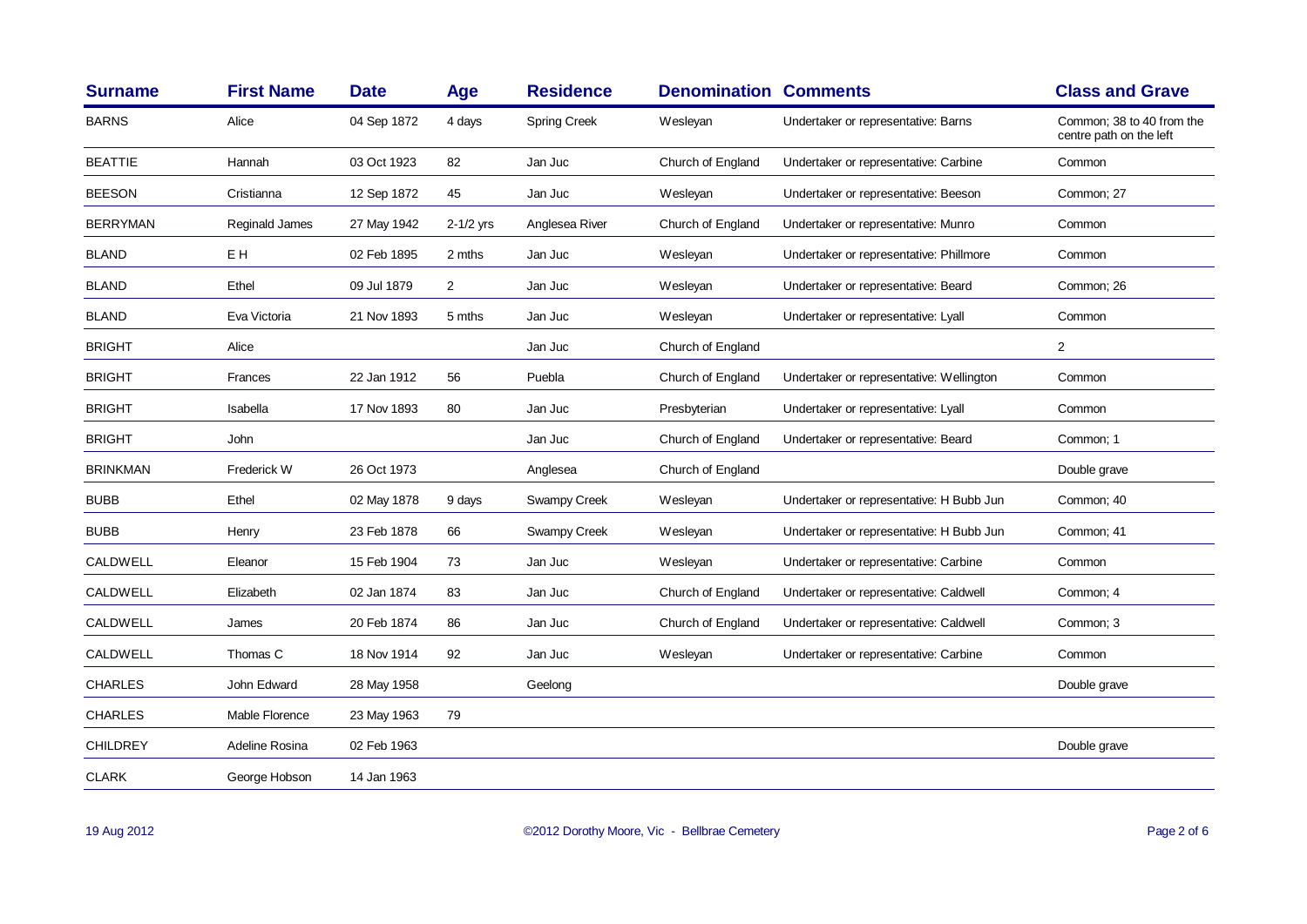| <b>Surname</b>    | <b>First Name</b>       | <b>Date</b> | Age       | <b>Residence</b> | <b>Denomination Comments</b> |                                            | <b>Class and Grave</b> |
|-------------------|-------------------------|-------------|-----------|------------------|------------------------------|--------------------------------------------|------------------------|
| <b>CLARK</b>      | George William          | 01 Dec 1949 |           | Lorne            | Church of England            |                                            | Common                 |
| <b>CLARKE</b>     | Mary Ann Amelie         | 18 Aug 1958 |           | Lorne            |                              |                                            |                        |
| COOK-SMART        | JT                      | 23 Nov 1895 | 17        | Jan Juc          | Wesleyan                     | Undertaker or representative: Hunter       | Common                 |
| <b>CUNNINGHAM</b> | Edward                  | 16 Mar 1873 | 14 wks    | Jan Juc          | Congregational               | Undertaker or representative: Cunningham   | Common; 75             |
| <b>CUNNINGHAM</b> | George                  | 29 Jul 1916 | 84        | Jan Juc          | Catholic<br>Appostolic       | Undertaker or representative: Carbine      | Common; 92             |
| <b>CUNNINGHAM</b> | John                    | 05 Aug 1871 | Stillborn | Jan Juc          | Congregational               | Undertaker or representative: Cunningham   | Common: 75             |
| <b>CUNNINGHAM</b> | Mary Ann                | 29 Dec 1921 | 55        | Jan Juc          | Church of England            | Undertaker or representative: Carbine      | Common; 94             |
| <b>CUNNINGHAM</b> | Susan                   | 26 May 1910 | 82        | Jan Juc          | Church of England            | Undertaker or representative: J Barnfather | Common                 |
| <b>CUNNINGHAM</b> | William                 | 10 Oct 1963 |           | Geelong          |                              |                                            |                        |
| <b>DAVIS</b>      | Mr D E                  | 17 Oct 1973 |           | Torquay          | Church of England            |                                            | Double grave           |
| <b>DUFFIELD</b>   | Edmond                  | 23 Mar 1881 | 54        | Jan Juc          | Church of England            | Undertaker or representative: Beard        | Private Vault; 52      |
| <b>DUFFIELD</b>   | Ellen Beatrice          | 28 Apr 1889 | 8 mths    | Jan Juc          | Church of England            | Undertaker or representative: W Gundry     | Common; 55             |
| <b>DUFFIELD</b>   | Emma                    | 10 Feb 1924 | 71        | Bellbrae         | Church of England            | Undertaker or representative: Carbine      | Common                 |
| <b>DUFFIELD</b>   | Jeannie                 | 21 Jul 1943 | 85        | Geelong          | Church of England            | Undertaker or representative: Munro        | Common                 |
| <b>DUFFIELD</b>   | Marianne                |             | Stillborn | Jan Juc          | Church of England            | Undertaker or representative: Beard        | Common: 52             |
| <b>DUFFIELD</b>   | Mary Ann                | 13 Apr 1911 | 84        | Bannockburn      | Church of England            | Undertaker or representative: Carbine      | Common                 |
| <b>DUFFIELD</b>   | May                     | 31 May 1962 |           |                  |                              |                                            |                        |
| <b>DUFFIELD</b>   | William                 | 10 Mar 1937 | 74        |                  | Church of England            | Undertaker or representative: Munro        | Common                 |
| <b>DUFFIELD</b>   | <b>William Percival</b> | 13 Dec 1946 |           | Geelong          | Church of England            |                                            | Common                 |
| <b>EVAN</b>       | Eric                    | 03 Dec 1962 |           |                  |                              |                                            | Double grave           |
| <b>EVANS</b>      | Alfred John             | 27 Jul 1971 |           | Torquay          | Church of England            |                                            | Double grave           |
| <b>EVANS</b>      | Cecil                   | 22 Jun 1966 |           | Geelong          |                              |                                            |                        |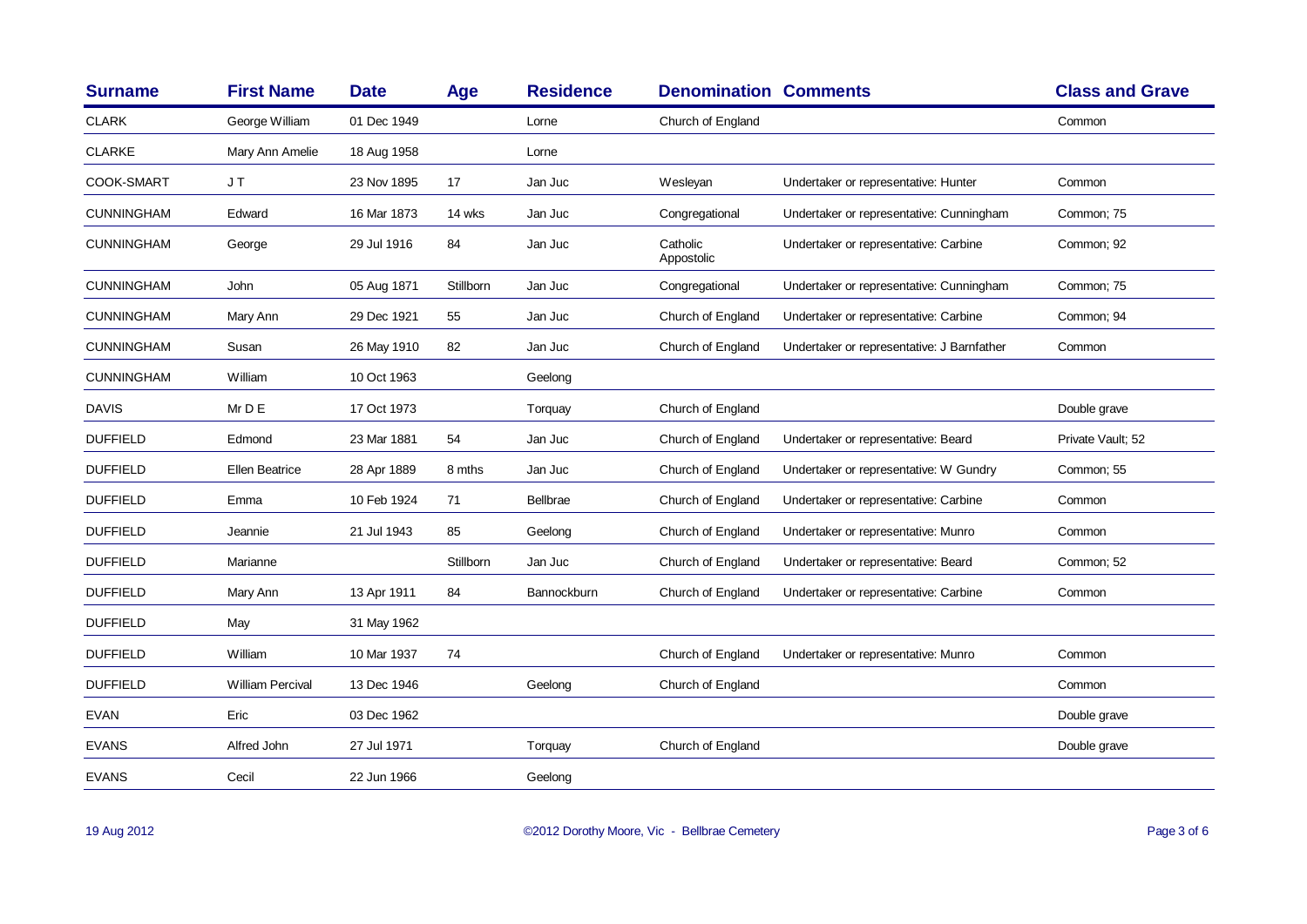| <b>Surname</b>  | <b>First Name</b>   | <b>Date</b> | Age          | <b>Residence</b> | <b>Denomination Comments</b> |                                            | <b>Class and Grave</b> |
|-----------------|---------------------|-------------|--------------|------------------|------------------------------|--------------------------------------------|------------------------|
| <b>EVANS</b>    | John                | 18 Sep 1934 | 65           | Anglesea River   | Church of England            | Undertaker or representative: Munro        | Common                 |
| <b>GOODALL</b>  | John                | 22 Dec 1874 | 70           | Jan Juc          | Church of England            | Undertaker or representative: Mrs Goodall  | Common; 48             |
| <b>GROSSMAN</b> | Eva C               | 15 May 1894 | 1 mth        | Jan Juc          | Wesleyan                     | Undertaker or representative: Lyall        | Common                 |
| <b>GUNDRY</b>   | Albert              | 03 Jun 1930 |              | Bellbrae         | Methodist                    | Undertaker or representative: King         | Common                 |
| <b>GUNDRY</b>   | Albert Chas         | 06 May 1924 | 50           | Bellbrae         | Methodist                    | Undertaker or representative: Carbine      | Common                 |
| <b>GUNDRY</b>   | Ann                 | 03 Jun 1874 | 56           | Jan Juc          | Wesleyan                     | Undertaker or representative: Willm Gundry | Common; 22             |
| <b>GUNDRY</b>   | Annie Maria         | 18 Sep 1958 |              | Geelong          |                              |                                            | Double grave           |
| <b>GUNDRY</b>   | Chas E              | 03 Sep 1925 |              | Bellbrae         | Congregational               | Undertaker or representative: Munro        | Common                 |
| <b>GUNDRY</b>   | Emma                | 20 Feb 1874 | 16           | Jan Juc          | Wesleyan                     | Undertaker or representative: Gundry       | Common; 21             |
| <b>GUNDRY</b>   | John                | 18 Apr 1902 |              | Jan Juc          | Church of England            | Undertaker or representative: Cunningham   | Common; 51             |
| <b>GUNDRY</b>   | Joseph              | 14 Nov 1878 | 68           | Puebla           | Church of England            | Undertaker or representative: Mrs Gundry   | Common; 49             |
| <b>GUNDRY</b>   | Joseph William      | 1882        | 13           | Jan Juc          | Church of England            | Undertaker or representative: Beard        | Common; 50             |
| <b>GUNDRY</b>   | Julia               | 15 Oct 1928 |              | Bellbrae         | Methodist                    |                                            | Common                 |
| <b>GUNDRY</b>   | Mary                | 02 Jul 1905 | 88           | Jan Juc          | Church of England            | Undertaker or representative: King & Son   | Common                 |
| <b>GUNDRY</b>   | W <sub>R</sub>      | 30 Jun 1941 |              | Bellbrae         | Church of England            | Undertaker or representative: Munro        | Common                 |
| <b>GUNDRY</b>   | William             | 12 Jul 1872 | 28           | Jan Juc          | Congregational               | Undertaker or representative: Cook         | Common; 29             |
| <b>HALLS</b>    | <b>Emily Frirza</b> | 20 May 1963 |              |                  |                              |                                            |                        |
| <b>HANDO</b>    | Gordon James        | 26 Mar 1974 |              | Torquay          | Church of England            |                                            | Double grave           |
| <b>HANNAH</b>   | Mrs                 | 17 Oct 1973 |              | Bellbrae         |                              |                                            | Double grave           |
| <b>HELPS</b>    | Myrtle Agnes        | 25 Sep 1924 | 31           | Bellbrae         | Church of England            | Undertaker or representative: Carbine      | Common                 |
| <b>HELPS</b>    | William J           | 03 Jul 1970 |              | Bellbrae         | Church of England            |                                            | Double grave           |
| <b>HELPS</b>    | Yvonne              | 26 May 1959 |              | Melbourne        |                              |                                            |                        |
| <b>HINTON</b>   | Henry Herbert       | 04 Nov 1884 | 8 yrs 9 mths | Jan Juc          | Wesleyan                     | Undertaker or representative: Beard        | Common; 24             |
|                 |                     |             |              |                  |                              |                                            |                        |

19 Aug 2012 COMEX COMEX COMEX COMEX CONTROLLEY CONTROLLEY CONTROLLEY CONTROLLEY CONTROLLEY CONTROLLEY CONTROLLEY CONTROLLEY CONTROLLEY CONTROLLEY CONTROLLEY CONTROLLEY CONTROLLEY CONTROLLEY CONTROLLEY CONTROLLEY CONTROLLEY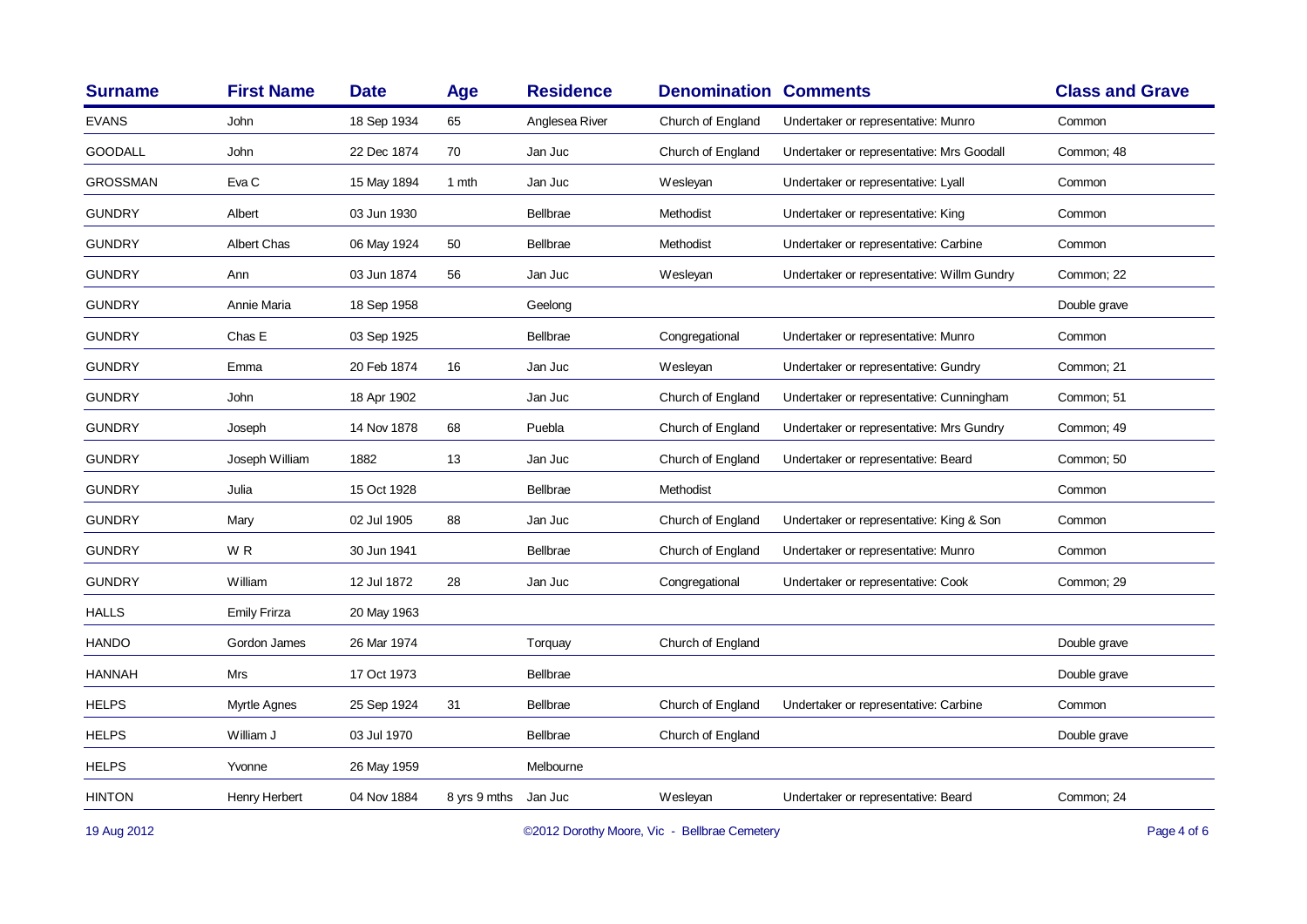| <b>Surname</b>   | <b>First Name</b> | <b>Date</b> | Age       | <b>Residence</b>    | <b>Denomination Comments</b> |                                                 | <b>Class and Grave</b> |
|------------------|-------------------|-------------|-----------|---------------------|------------------------------|-------------------------------------------------|------------------------|
| <b>HODGES</b>    |                   |             | Stillborn | Jan Juc             |                              | Undertaker or representative: Hodges            |                        |
| HOLLINGSWORTH    | Jona              | 13 Jan 1934 | 87        | Eastern View        | Church of England            | Undertaker or representative: Munro             | Common                 |
| <b>HUNT</b>      | Mrs Sophia        | 26 Nov 1972 |           | East Geelong        | Wesleyan                     |                                                 | Single                 |
| <b>HUNT</b>      | William           | 27 Jul 1945 |           | Geelong             | Methodist                    |                                                 | Common                 |
| <b>HUNTER</b>    | Arthur Edward     | 12 Aug 1970 |           | Bellbrae            | Church of England            |                                                 | Single                 |
| <b>HUNTER</b>    | Cammille G        | 14 Dec 1894 | 12 days   | Jan Juc             | Church of England            | Undertaker or representative: Austin            | Common                 |
| <b>HUNTER</b>    | Elsie 'Tidelia'   | 19 Feb 1971 |           | Torquay             | Church of England            |                                                 | Double grave           |
| <b>HUNTER</b>    | George            | 18 Feb 1938 |           | <b>Bellbrae</b>     | Church of England            | Undertaker or representative: Munro             | Common                 |
| <b>HUNTER</b>    | Gwen              | 01 Sep 1930 |           | <b>Bellbrae</b>     | Church of England            | Undertaker or representative: King & Wellington | Common                 |
| <b>HUNTER</b>    | Moses             | 29 Dec 1949 |           | Geelong             | Church of England            |                                                 | Common                 |
| <b>HUNTER</b>    | Rhoda Elizabeth   | 16 Jan 1889 | 26 wks    | Jan Juc             | Church of England            | Undertaker or representative: Anston            | Common; 10             |
| KELLY            | Catherine         | 20 Oct 1889 | 49        | Anglesea River      | Church of England            | Undertaker or representative: Munro             | Common; 58             |
| <b>KING</b>      | <b>Mrs</b>        | 26 May 1966 |           |                     |                              |                                                 |                        |
| <b>KING</b>      | Wilfred           | 01 Apr 1971 |           | Torquay             | Church of England            |                                                 | Double grave           |
| <b>KINGDON</b>   | Mrs               | 31 Jul 1967 |           | <b>Bellbrae</b>     |                              |                                                 | Single                 |
| <b>LOONEY</b>    | Margaret          | 17 Sep 1873 | 82        | <b>Spring Creek</b> | Wesleyan                     | Undertaker or representative: Bubb              | Common; 42             |
| <b>MAGUIRE</b>   | Veronica          |             |           |                     |                              |                                                 |                        |
| <b>MCGREGOR</b>  | Vera May          | 09 Jan 1946 |           | Geelong             | Church of England            | Undertaker or representative: F H Tucker        | Common                 |
| <b>MOLLOY</b>    | Annie Ellen       | 28 Aug 1946 |           | Melbourne           | Methodist                    | Undertaker or representative: Lewis             | Common                 |
| <b>POOK</b>      | Mary              | 07 Dec 1879 | 84        | Jan Juc             | Congregational               | Undertaker or representative: Beard             | Common; 26             |
| <b>POOK</b>      | Samuel            | 29 Mar 1877 | 73        | Jan Juc             | Congregational               | Undertaker or representative: Beard             | Common; 26             |
| <b>ROADNIGHT</b> | Ivan Oswald       | 17 May 1958 |           | Geelong             |                              |                                                 | Double grave           |
| <b>ROADNIGHT</b> | Mrs               | 27 Jul 1969 |           | Aireys Inlet        | Church of England            |                                                 | Double grave           |
|                  |                   |             |           |                     |                              |                                                 |                        |

19 Aug 2012 COMEX COMEX COMEX COMEX COMEX COMEX COMEX COMEX COMEX COMEX COMEX COMEX COMEX COMEX COMEX COMEX COMEX COMEX COMEX COMEX COMEX COMEX COMEX COMEX COMEX COMEX COMEX COMEX COMEX COMEX COMEX COMEX COMEX COMEX COMEX